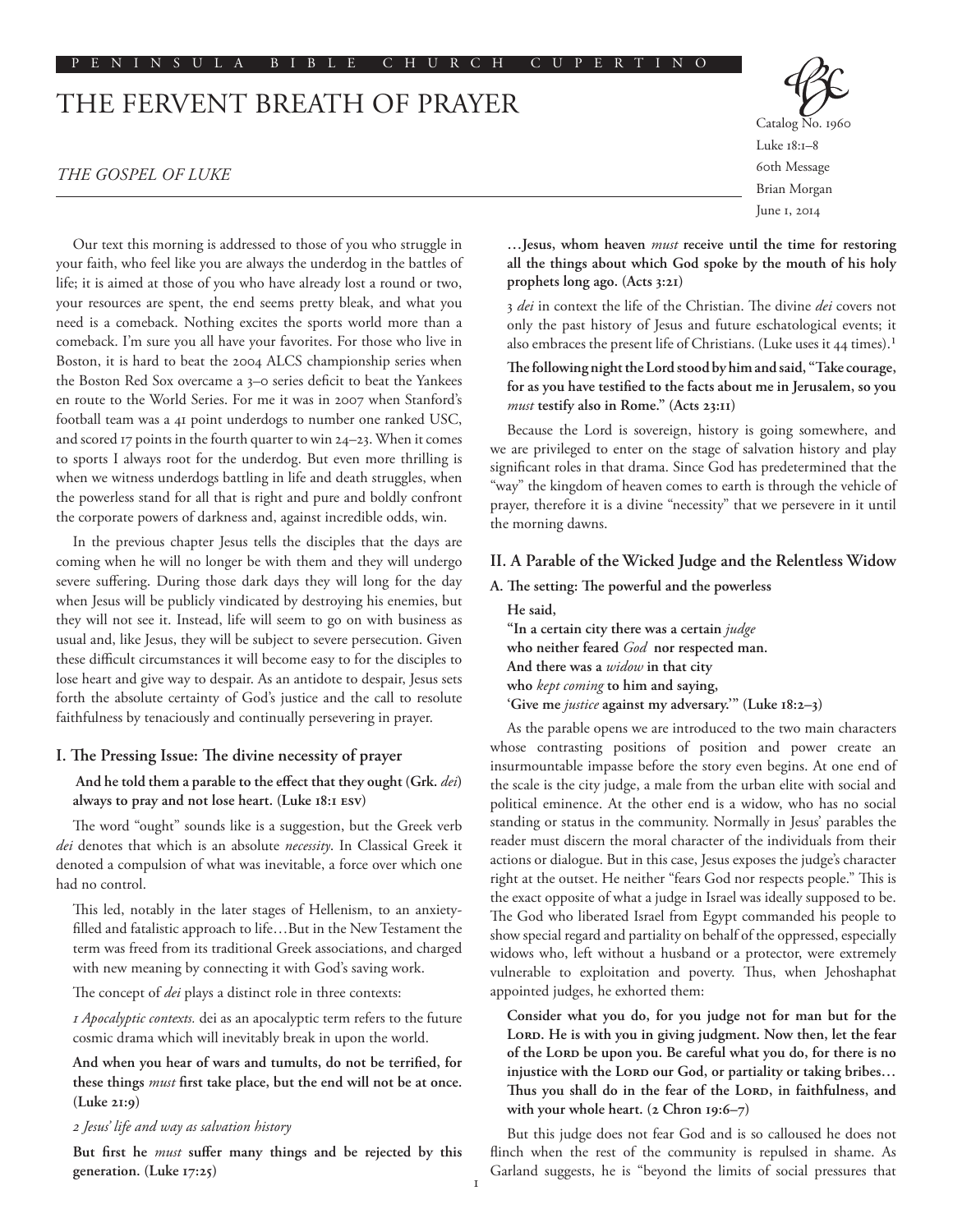govern the relationships of others."2 Kenneth Bailey elaborates on the cultural context:

 [Therefore] people cannot appeal to him saying, "for the sake of God," because he does not fear God. Nor can anyone plead, "for my sake," because he does not care what anyone thinks about him. He possesses no inner sense of honor to which supplicants can appeal. In the Middle East these two approaches are the standard ways to appeal to someone for help. But with this judge neither appeal will be successful, and thereby the widow's situation appears hopeless.<sup>3</sup>

Research at International Justice Mission tells us that there are 115 million widows living in extreme poverty, with half a billion children depending on these widows for survival. Women in developing countries are particularly at risk to property grabbing, especially in contexts in which they are viewed as less valuable, subordinate or even as property themselves. In Africa, property grabbing typically occurs after the death of a husband or father, when widows and orphans are particularly vulnerable. Relatives or neighbors quickly divide up the home or land, and the surviving widow or orphans are left homeless and stripped of their belongings. In a poignant video IJM documents the case of Grace Ozitya, a mother of five living in Mangaliba, Uganda. On April 27, 2005 her husband passed away, and immediately her brother-in-law and sister threatened her, ordering her to leave her land, or they would set fire to all her crops. If she still refused, then threatened to burn her house down, or push it down on them while they sleep. Grace knew if she gave in, her children would probably die. Over the course of several weeks she walked hundreds of miles to government administrative centers, hoping to obtain legal title for her land. But officials refused to help, having been bribed by her relatives. Her future and that of the lives of her children seemed hopeless.<sup>4</sup>

Given the insurmountable obstacles that confront the widow in our story, her actions are astounding. In the Middle East, the courts belonged to the men. The fact that she is there alone indicates she has no kinsman––no father, uncle, brother or nephew to speak for her. And the fact that she comes continually suggests she does not have economic resources to offer the appropriate bribe for a swift settlement.

John Donahue explains that we should also avoid thinking of the widow as old and frail. "In a culture with short life spans where women married in their early teens, the 'widow,' as the subsequent narrative presumes, would most likely be young and vigorous."5 Forceful resolve and rigor were absolutely essential if one wanted to have a voice in a Middle Eastern courtroom. Unlike the solemn and orderly corridors of Western courts of law, the typical court scene in the Middle East was characterized by "a great din of shouting and pushing. This woman would be heard only because she was the shrillest. She skips any honorific title in her appeal to the judge and pleads her case persistently and loudly."6

Green observes that after the judge turns her away, she refuses to play the helpless, hopeless victim. She absolutely refuses to be quiet or to go away until the judge gives her the justice she deserves. In that world a woman would rarely, if at all, claim her rights by public outcry, but that is what she does. "Like the hemorrhaging woman of 8:43–48, this woman assumes unusual responsibility for her own well-being, adopts a self-presentation of shocking initiative, and thus continually returns to the magistrate in her quest for justice."7

Next we are taken into the privacy of the judge's chambers, where we hear the judge deliberating over his verdict.

**B. Inside the judge's chambers**

**For a while he refused, but afterward he said to himself, "Though I do not fear God**

**and do not respect people,**

**yet because this widow keeps bothering me,**

**I will give her justice,**

**lest she beat me down by her continual coming." (Luke 18:4–5)** 

True to his character the judge dismisses the widow case out of hand. But after some time, he confesses that he is being worn down by the tenacity of this widow, and fears that soon she is going to assault him with more than words ("beat me down" = **"give me black eye")**. The Greek text captures both the humor and the shock of the situation: The picture is one of the almighty, macho, fearless judge tossed against the ropes and pummeled like a faltering boxer by a fiery young female fighting to the death for her rights. After 10 grueling rounds the wicked judge rules on behalf of the widow. Justice is secured, not because the judge is motivated by any goodness, or compassion, or preserving his "godfather" reputation (which he fears will be tarnished by giving in to the widow). Justice was secured simply because the widow overpowered him by her relentless resolve.

Bailey notes that in Middle Eastern culture, "the chivalry that surrounds women is striking. In situations of extreme danger women can do things that men dare not do." Two illustrations serve his point. At the height of the Lebanese civil war (1975–1991), he was serving at a seminary in Beirut, and radical militias began kidnapping male Westerners. Teaching at a seminary got so dangerous he was unable to walk the four blocks to the school. For the safety of his life, he imposed house arrest on himself, and held his classes at his home. But his brave wife and daughter would go and buy the food, do banking, etc. And it was their bravery that kept him alive.

On another occasion, he tells us that a violent militia had its headquarters a few blocks away from his home. As he passed he didn't even make eye contact. He says, "the community did not 'see' them. But there was one old woman, dressed in traditional long black dress with a black head covering who would regularly go to that building, stand out front, point her finger at the guards and shout invectives at them, telling them to get out of the quarter. The guards would smile, address her politely and tell her not to get upset. Had a man done that, he would have been shot."8

# **III. The Powerless and the Just and Compassionate God**

**And the Lord said, "Hear what the unrighteous judge says. And will not God give justice to his elect, who cry to him day and night? Will He delay long over them? I tell you, he will give justice to them speedily." (Luke 18:6–8a)**

Jesus now makes the application of the parable for his disciples. He knows that after he leaves the disciples are going to find themselves, just like the widow, victims of gross injustices. They will be hauled into court and will be giving their testimony before corrupt magistrates, who are governed by greed and power. Like this widow, they will seem powerless to confront a world that is as godless and callous as this judge. So Jesus commands them to "Hear what the unrighteous judge says." If they will listen and reflect on what the wicked judge says, they will be inspired by the courageous faith of the widow and will not lose heart in their cries to God for justice. Though the judge was godless, corrupt and unjust, he eventually responded to the widow's demand for justice simply because of her relentless pursuit of justice.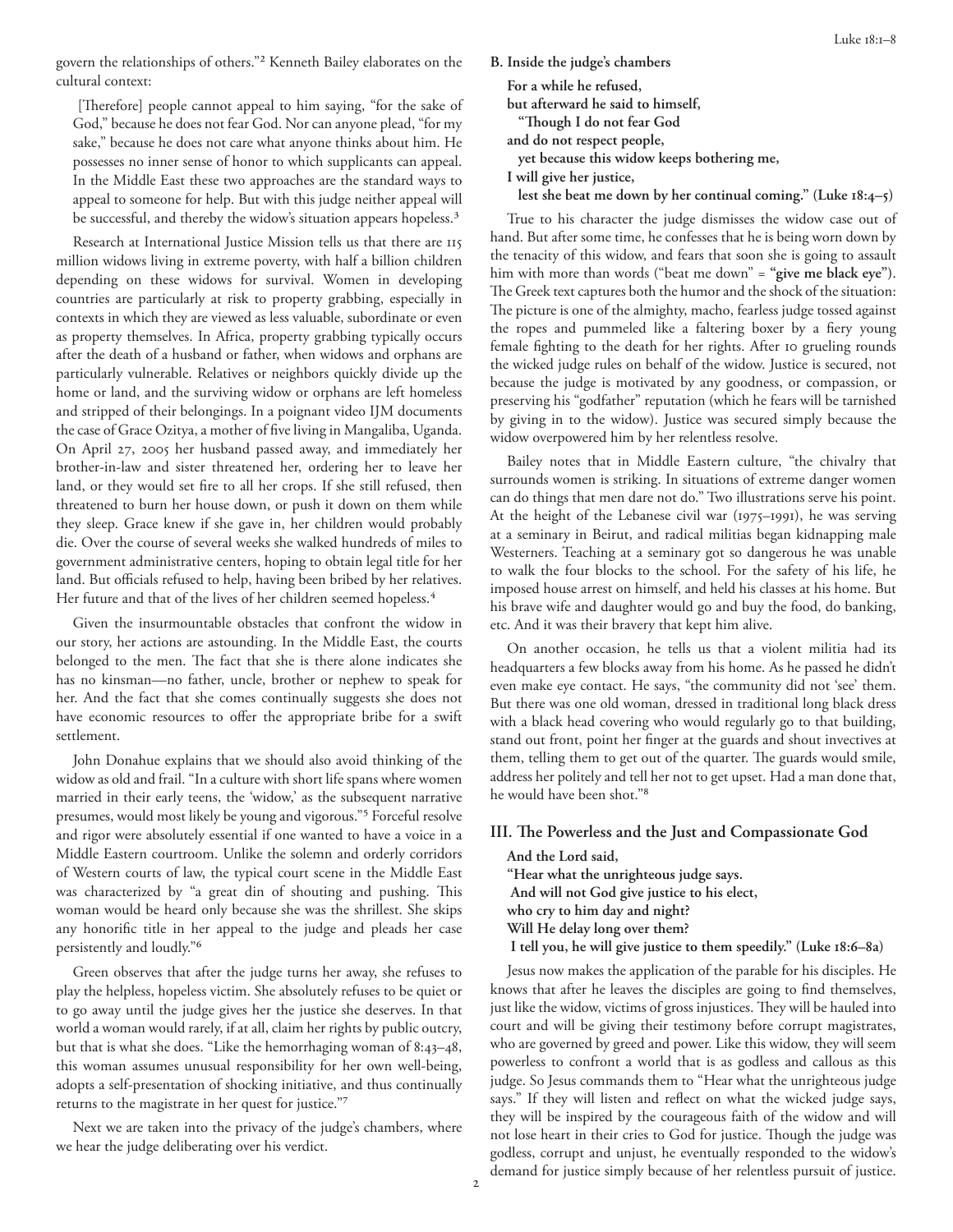#### The Fervent Breath of Prayer

How much more will a gracious, good, attentive, compassionate and righteous God grant justice to his elect who, like the widow, "cry to him day and night." Our God loves justice and defends the cause of the fatherless and the widow.

**The LORD tests the righteous,**

 **but his soul hates the wicked and the one who loves violence. Let him rain coals on the wicked;**

 **fire and sulfur and a scorching wind shall be the portion of their cup.** 

**For the LORD is righteous;**

**he loves righteous deeds;**

 **the upright shall behold his face. (Ps 11:5–7)**

**"Because the poor are plundered, because the needy groan, I will now arise," says the LORD;**

 **"I will place him in the safety for which he longs." (Ps 12:5)**

However, though ultimate justice is certain beyond a shadow of a doubt for God's elect, the timing is ambiguous. The last phrase "*Will he delay long over them?*" is not the best translation. If there is no delay, why must the elect cry out "day and night?" The Greek literally reads, "and he is **patient** (*makrothumeō*) over them." *makrothumeō* means "to be long-suffering, to bear up under provocation without complaint, to wait patiently." I take it at face value that God gives a patient hearing to the constant appeals of the elect who cry out for his reign. Unlike the unrighteous judge who has no patience to entertain the widow's pleas, God welcomes our cries for justice. It is no accident that fifty of the one hundred and fifty psalms are laments. When the poet breaks open his cries and articulates his need, he is often led to new insights or a whole new perspective. Naked honesty gives God access to the deepest recesses of our hearts, so that he is able to transform us with new insights, and comfort us with his presence, which transcends our suffering as we cling to him.

Soon the disciples will find their master beaten and crucified. In that hour he will be mocked as "the elect one" (the only other occurrence of "elect" in the book of Luke). "He saved others; let him save himself if he is God's Messiah, the Elect One" (23:35). The taunt implies that God would never allow his "elect" to suffer such a shameful death. But Jesus did not despair, he continued to cry out to his God to the very end, knowing that he would eventually be vindicated.

# **In the days of his flesh, Jesus offered up prayers and supplications, with loud cries and tears, to him who was able to save him from death, and he was heard because of his reverence. (Heb 5:7)**

The cry for justice, for God's reign to be manifest on earth, for God to set things right, will be delayed, therefore by faith we must persist "day and night." Luke's wording reminds us of another widow, Anna, who worshipped in the temple with fasting and prayer "night and day…waiting for the redemption of Jerusalem" (2:37–38), and such exemplary prayer became the standard for future widows, who wished to be put in the "list," serving the Lord full-time (1 Tim 5:5). Jesus concludes by emphatically affirming that, though justice will be delayed, God "will give justice to them speedily." How do we put that together? What does "speedily" mean from God's perspective? Peter addresses the paradox in his second letter.

**But do not overlook this one fact, beloved, that with the Lord one day is as a thousand years, and a thousand years as one day. The Lord is not slow to fulfill his promise as some count slowness, but is patient (***makrothumeō***) toward you, not wishing that any should perish, but that all should reach repentance….count the patience (***makrothumeō***) of our Lord as salvation" (2 Pet 3:8–10a)** 

Praise God for his longsuffering and patience toward us. Just think if God had not been patient and answered the prayers of earlier generations for immediate and complete justice, history would have been brought to an end, and we would not have been saved. And perhaps in our persistent cries for justice day and night our petitions will transformed from "vindicate me by punishing my enemies," to "forgive them Lord for they know not what they do."

In Luke 11:2 Jesus taught his disciples to pray "may your kingdom come." The widow now portrays the full scope of that prayer, its goal, its passion and persistence. The widow teaches us that a life of constant prayer is not simply praying and then passively waiting for God to act. Rather "crying out to God" means our whole existence is to be like this widow, oriented in pursuit of justice.

In the case of Grace Ozitya, our widow in Uganda, International Justice Mission took her case. It took IJM attorneys three years of tenacious efforts, which included sixteen trips to government offices in Kampala and forty-three trips to Mukono to get the paperwork through system. But they did it. Grace got title to her land, and she rebuilt her home brick by brick. Justice was served, but as often is the case, it was hard won.

# **IV. One Question for You**

**Nevertheless, when the Son of Man comes, will he find faith on earth?" (Luke 18:8b)**

Jesus leaves us with one question: When the Son of Man comes, will this kind of resolute faith of persistent prayer be found on earth? Before we answer the question, we need to discern what he means by his "coming?" Is it his coming back to earth at the end of the age? In my thinking, that makes the question relevant only to that final generation. But if his coming is seen in the context of Daniel 7, then he is referring to his "coming into heaven" where he receives power, dominion and authority as our high priest (Psalm 110) at his ascension.

**"I saw in the night visions, and behold, with the clouds of heaven one coming like a son of man, and he came to the Ancient of Days and was presented before him. And to him was given dominion and glory and a kingdom, that all peoples, nations, and languages should serve him; his dominion is an everlasting dominion, which shall not pass away, and his kingdom one that shall not be destroyed."(Dan 7:13–14)**

If this is the correct context, it gives us tremendous motivation to pray. Finally there is a man in heaven, our representative and high priest who prays for us as our advocate to the Father. And unlike Moses, who grew weary and tired as he was interceding for Joshua fighting in the valley below (Exod 17:8–13), Jesus never grows weary in his intercession and understands all our weaknesses. The challenge Jesus is posing to us is will we take advantage of all that God has put in place to bring his righteous kingdom to earth? It's as if God has completed the great superhighway connecting heaven and earth via prayer, giving heaven complete access to every corner of earth. Will we believe in it and take full advantage of it?

It is evident from the book of Acts, that the apostles took Jesus' words to heart. The book opens with the apostles praying and making it a top priority of their devotion (2:42). Prayer opens prisons doors,